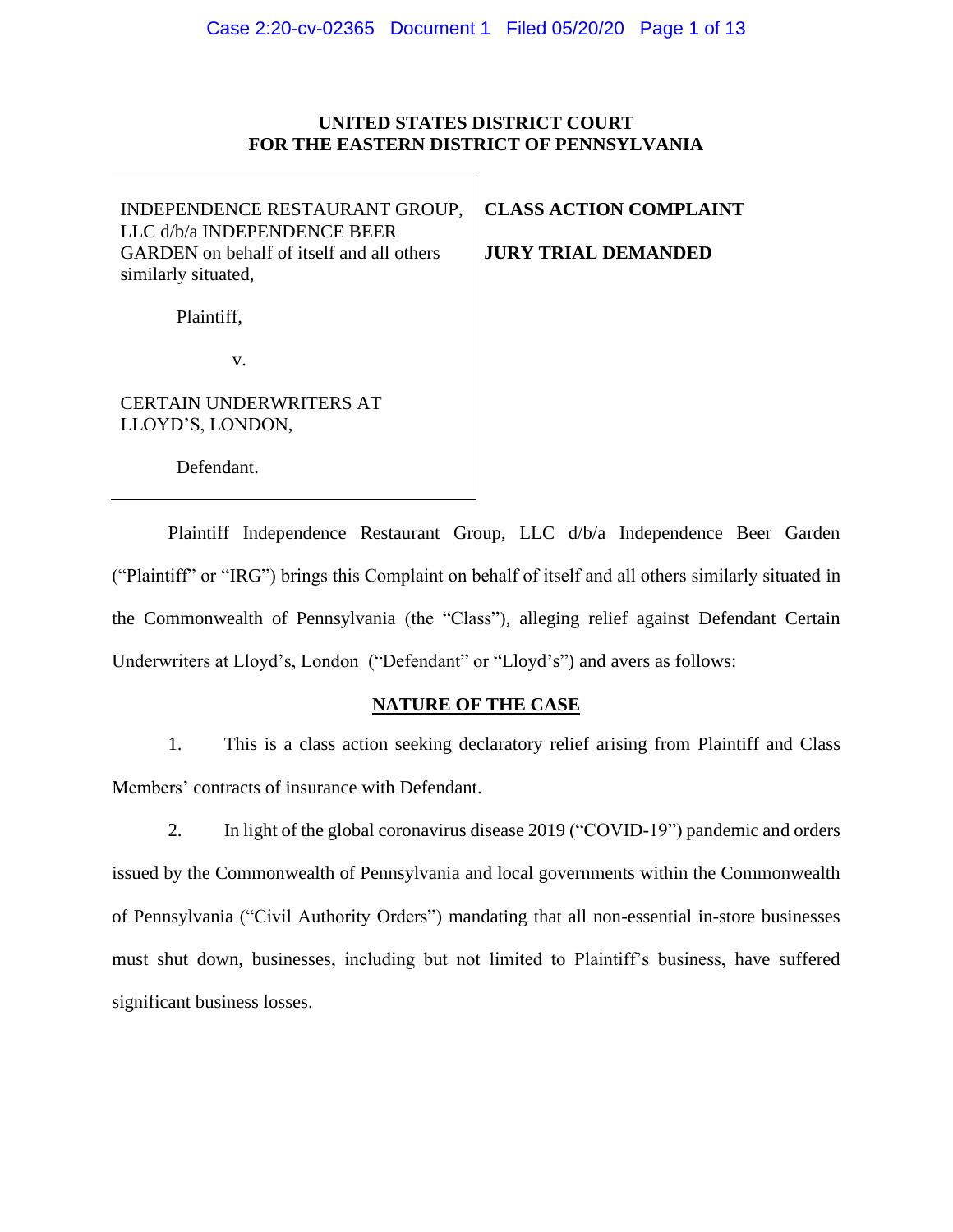### Case 2:20-cv-02365 Document 1 Filed 05/20/20 Page 2 of 13

3. Plaintiff and Class Members' insurance policies with Defendant are "All Risk" policies which provide coverage for all non-excluded business losses, and thus provide coverage here.

4. As a result, Plaintiff and Class Members are entitled to declaratory relief that their businesses are covered for all business losses to the extent of all applicable coverage limits under their policies with Defendant.

## **JURISDICTION**

5. This Court has subject matter jurisdiction pursuant to the Class Action Fairness Act, 28 U.S.C. § 1332(d) because: (1) the matter in controversy exceeds the sum or value of \$5,000,000, exclusive of interest and costs; (2) the action is a class action; (3) there are members of the Class who are diverse from Defendant; and (4) there are more than 100 Class members.

6. This Court has personal jurisdiction over Defendant Lloyd's. At all relevant times Defendant has engaged in substantial business activities in the Commonwealth of Pennsylvania, including transacting, soliciting and conducting business in Pennsylvania through its employees, agents, and/or sales representatives, and has derived substantial revenue from such business in Pennsylvania. Defendant purposefully availed itself of personal jurisdiction in Pennsylvania by contracting to provide insurance coverage that is the subject of this action to Plaintiff and Class Members in Pennsylvania.

7. Defendant's principal place of business and headquarters are located in London, England.

8. Venue is proper in this district pursuant to 28 U.S.C. §1391(b)(1) and (2) because Plaintiff is a Pennsylvania Limited Liability Company and because many of the events, acts or omissions giving rise to the claim occurred in this District.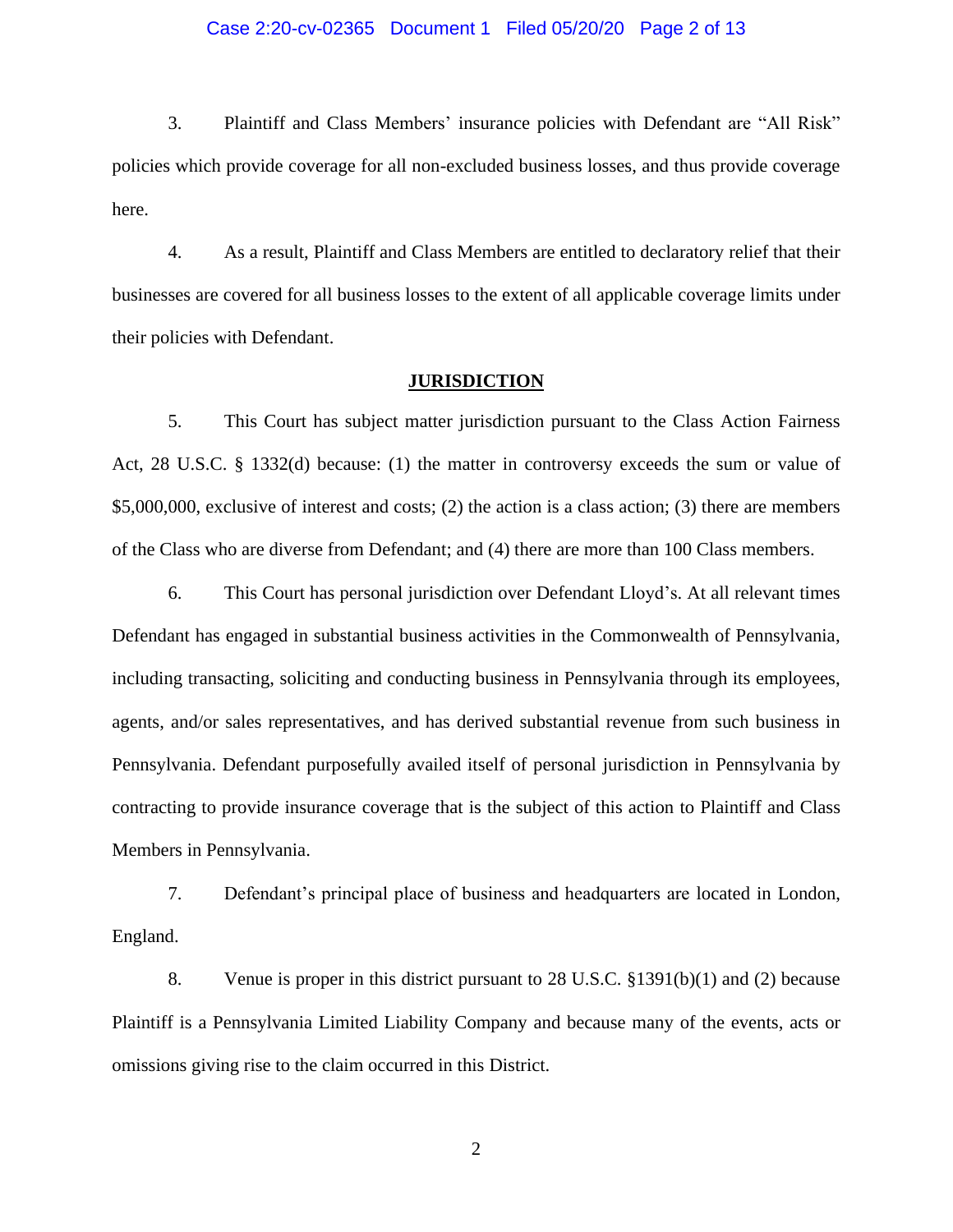#### **PARTIES**

9. Plaintiff IRG is a Limited Liability Company organized and existing under the laws of the Commonwealth of Pennsylvania, where it maintains its principal place of business. Plaintiff IRG owns, operates, manages, and/or controls Independence Beer Garden, which is located at 100 S. Independence Mall W, Philadelphia, Pennsylvania 19106.

10. Defendant Lloyd's, an insurance carrier headquartered at One Lime Street, London EC3M 7HA, provides business interruption and related insurance coverage to Plaintiff and Class members.

## **FACTS**

#### **The Policy**

11. At all relevant times, Defendant issued an insurance policy to Plaintiff IRG (policy number W242D9190201) that included coverage for business interruption losses incurred by Plaintiff from August 14, 2019 until August 14, 2020 (hereinafter, the "Policy"). *See* Policy, attached hereto as Exhibit 1.

12. The Policy, currently in full force and effect, includes coverage for, among other things, the building, personal property and business income with extra expense and rental income.

13. Plaintiff timely submitted a claim for loss of business income and related losses under the Policy arising from the COVID-19 pandemic and civil authority shutdowns of businesses in the Commonwealth of Pennsylvania. After more than 30 days, Lloyd's has failed to provide coverage, and has communicated its intention to deny any claims submitted by Plaintiff and Class members for losses arising from the COVID-19 pandemic or associated civil authority shutdowns.

14. On information and belief, Lloyd's position is that its insurance policies do not provide coverage for business income losses based upon the allegation that there is no direct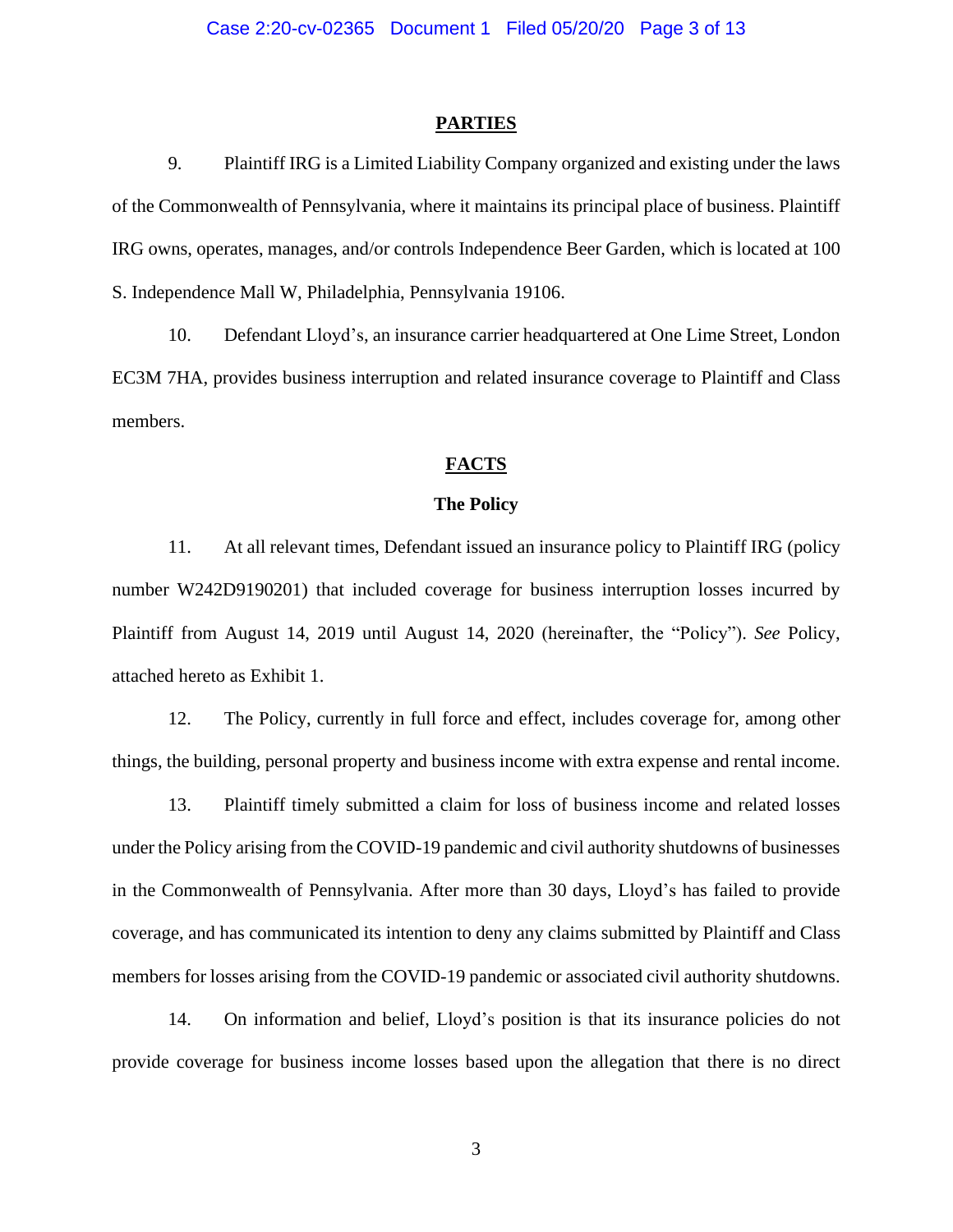### Case 2:20-cv-02365 Document 1 Filed 05/20/20 Page 4 of 13

physical loss or damage to the plaintiff's property. Plaintiff also believes that Lloyd's will assert that closure for Civil Authority coverage requires physical damage to another property.

15. Plaintiff and Class Members faithfully paid policy premiums to Defendant, specifically to provide, among other things, additional coverages in the event of business interruption and/or closures by order of Civil Authority and for business loss for property damage.

16. The terms of the Policy explicitly provide the insured with insurance coverage for actual loss of business income sustained, along with any necessary extra expenses incurred, when access to the Insured's properties is specifically prohibited by Civil Authority Orders. This additional coverage is identified as coverage under "Civil Authority."

17. The Policy is an all-risk policy, insofar as it provides that covered causes of loss under the policy provide coverage for all covered losses, including but not limited to direct physical loss of or damage to insured property, unless a loss is specifically excluded or limited in the Policy.

18. The Policy also provides coverage for damages resulting from business interruption when there is direct physical loss or damage.

19. Plaintiff's Policy and Class Members' policies *do not contain virus or pandemic exclusions*, and Defendant has not offered the existence of a virus or pandemic as a basis to deny coverage.

20. Nonetheless, based on information and belief, Defendant has accepted policy premiums paid by Plaintiff and the Class Members with no intention of providing coverage for business income losses resulting from direct physical loss and/or orders of a Civil Authority that the insured businesses be shut down, or for any related property damage.

21. On information and belief, Defendant intends to assert that the pandemic has not caused Plaintiff and the proposed Class Members to incur lost business income and related losses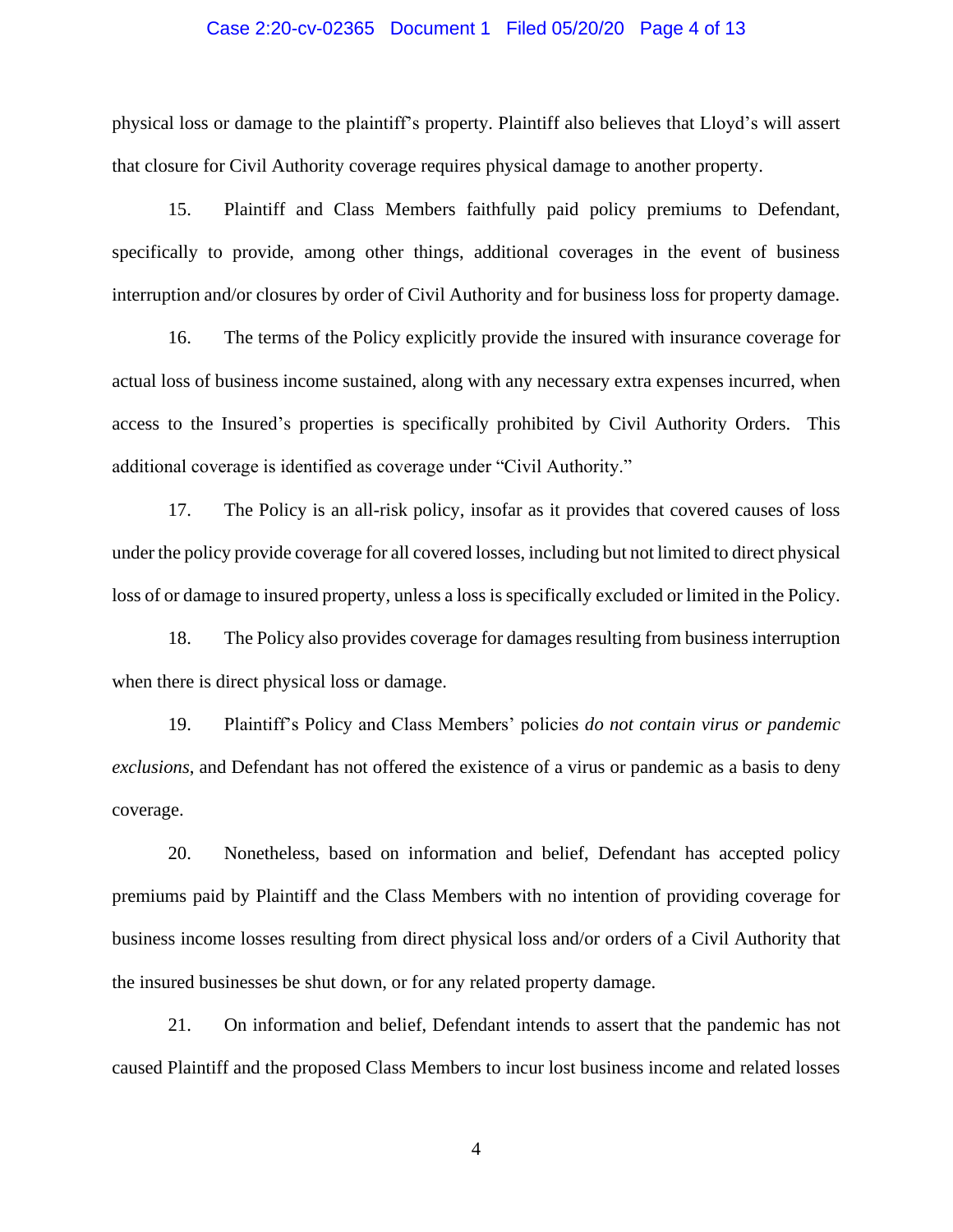### Case 2:20-cv-02365 Document 1 Filed 05/20/20 Page 5 of 13

as a result of direct physical loss or damage arising from business income and/or Civil Authority Orders. In fact, however, the COVID-19 pandemic has caused and continues to cause Plaintiff and the Class Members to sustain direct physical loss and property damage. Moreover, the Civil Authority Orders have also caused Plaintiff and the proposed Class to suffer covered property damage and business income losses.

22. The Supreme Court of Pennsylvania reviewed the constitutionality of Governor Wolf's Orders in Friends of Danny Devito v. Tom Wolf, No. 68 MM 2002, noting that the COVID-19 pandemic "qualifies as a 'natural disaster'" in that it involves 'substantial damage to property, hardship, suffering or possible loss of life.'" The Court further recognized that "[t]he virus spreads primarily through person-to-person contact, has an incubation period of up to fourteen days, one in four carriers of the virus are asymptomatic, and the virus can live on surfaces for up to four days. Thus, any location (including Petitioner's businesses) where two or more people can congregate is within the disaster area."

#### **The COVID-19 Pandemic**

23. The scientific community, and those personally affected by the virus, recognize COVID-19 as a cause of real physical loss of or damage to property. It is clear that contamination of the Insured Properties would be a direct physical loss requiring remediation to clean and disinfect the affected businesses.

24. Additionally, the inability to access and use a property for its intended purposes is recognized as a direct physical loss.

25. Upon information and belief, the virus that causes COVID-19 remains stable and transmittable in airborne aerosols for up to three hours; on copper for up to four hours; on cardboard for up to 24 hours; and on plastic and stainless steel for up to two to three days. *See*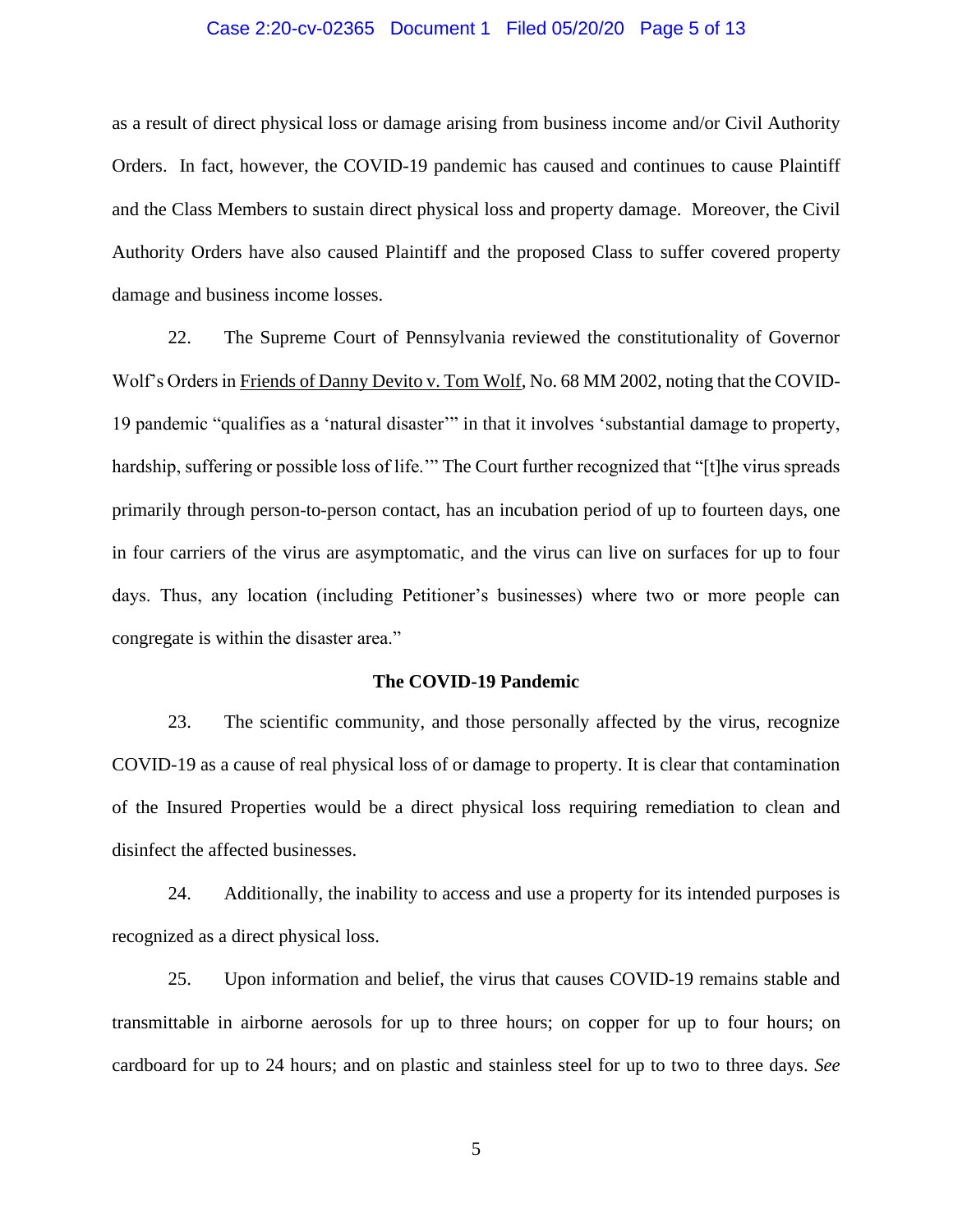## Case 2:20-cv-02365 Document 1 Filed 05/20/20 Page 6 of 13

<https://www.nih.gov/news-events/news-releases/new-coronavirus-stable-hours-surfaces> (last visited May 13, 2020).

26. The CDC has issued guidance recommending that gatherings of more than 10 people must not occur. People in congregate environments, which are places where people live, eat, and sleep in close proximity, face increased danger of contracting COVID-19.

27. The global Coronavirus pandemic is exacerbated by the fact that the deadly virus physically infects and stays on surfaces of objects or materials as "fomites" for up to twenty-eight (28) days.

28. China, Italy, France, and Spain have implemented procedures requiring the cleaning and disinfection of public areas prior to allowing them to re-open due to COVID-19 contamination.

### **Civil Authority in Pennsylvania**

29. On March 6, 2020, Pennsylvania Governor Tom Wolfsigned an emergency disaster declaration for the Commonwealth of Pennsylvania as a result of COVID-19.

30. On March 12, 2020, Governor Wolf began ordering county closures, beginning with Montgomery County and culminating with a statewide closure of all "non life-sustaining," businesses, including businesses owned and operated by Plaintiff and the Class Members, on March 19, 2020.

31. Governor Wolf also issued a stay-at-home order requiring all non-essential workers to stay at home as a result of the COVID-19 pandemic. To date, this order has been extended to at least June 4, 2020 for the Philadelphia area. The restrictions are as follows:

a. **Travel outside home:** Only for essential needs/work.

b. **Gatherings:** Gatherings are generally prohibited.

c. **Businesses:** Non life-sustaining businesses must close or operate remotely.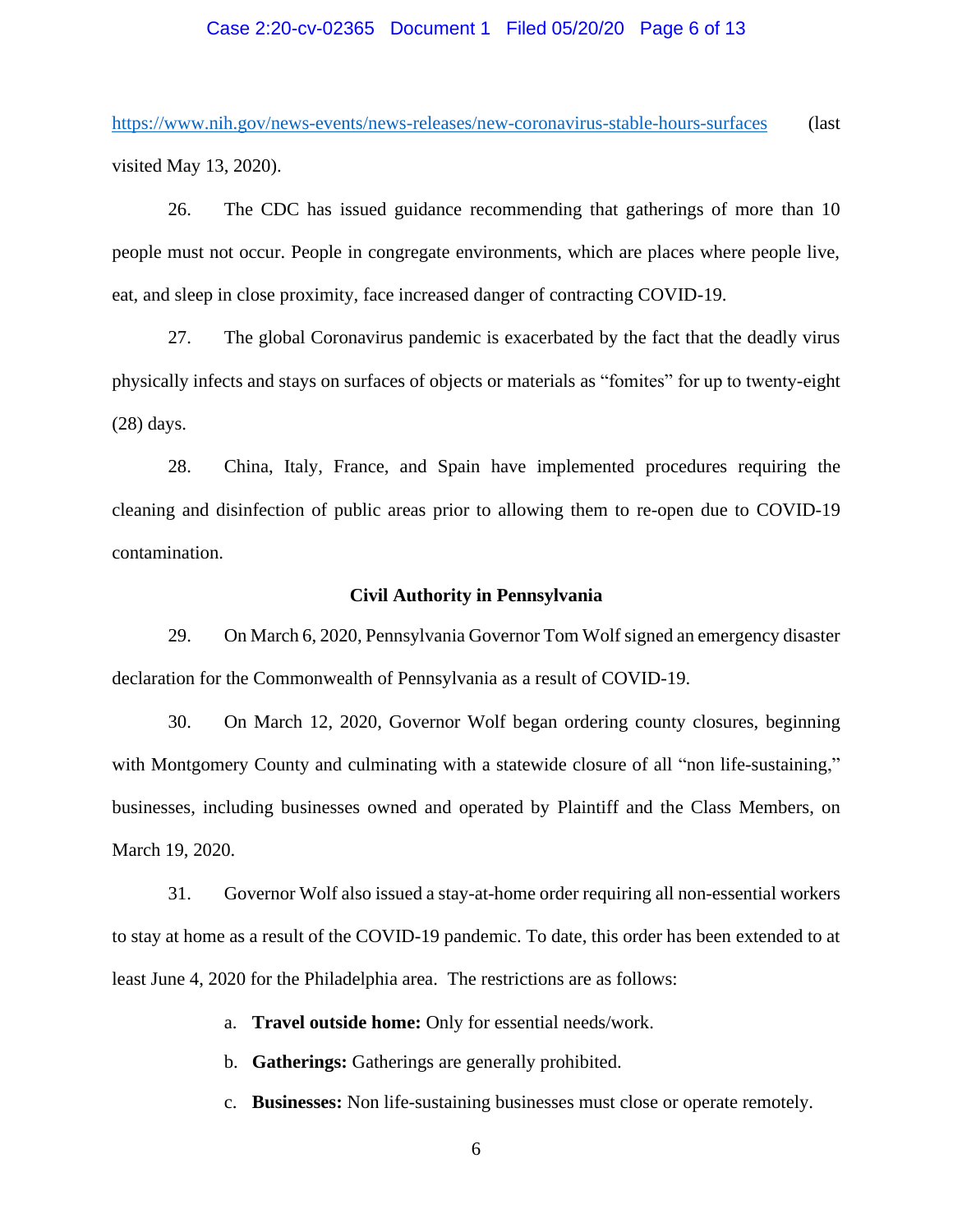- d. **Quarantines:** No statewide directive.
- e. **Bars/restaurants:** Dine-out only.
- f. **Beaches/parks:** Trails, lakes, roads and parking are limited to "passive and dispersed recreation."

32. Plaintiff's business has been unable to operate and has suffered a direct physical loss resulting in business interruption and loss of income as a result of the COVID-19 pandemic and/or the Civil Authority stay-at-home orders for public safety issued by the Commonwealth of Pennsylvania. Accordingly, Plaintiff has submitted a valid, covered claim to Lloyd's under the Policy for such losses.

33. The Civil Authority Orders and proclamations referenced herein, as they relate to the closure of all "non life- sustaining businesses," reflect an awareness on the part of both state and local governments that COVID-19 causes damage to property. This is particularly true for businesses such as Plaintiff's, where customer or client interaction and personal contact results in a heightened risk of the property becoming contaminated.

### **Impact on Plaintiff and the Class**

34. As a result of the direct physical loss from the COVID-19 virus and/or Civil Authority Orders referenced herein, Plaintiff's business has remained closed, resulting in the aforementioned business interruption and loss of income.

35. A declaratory judgment determining that Plaintiff is entitled to business income loss coverage under the Policy and that Class Members are entitled to business income loss coverage under their respective policies is necessary to prevent Plaintiff and Class Members from being left without bargained-for insurance coverage which Defendant is contractually obligated to provide.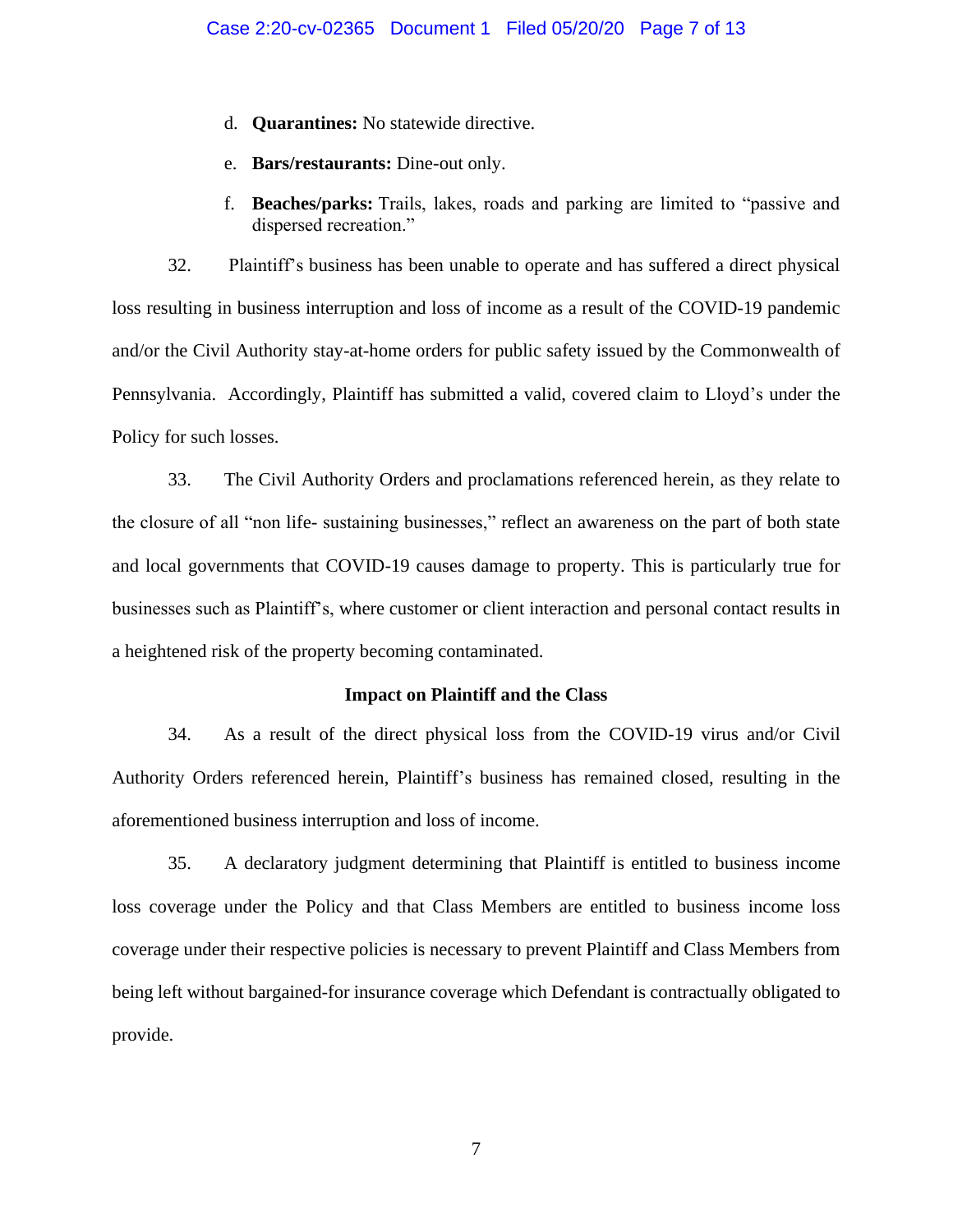36. As a result of the COVID-19 virus and/or Civil Authority Orders, Plaintiff and Class Members have incurred, and continue to incur, a substantial loss of business income and additional expenses, which losses are covered under the terms of Defendant's insurance policies.

## **CLASS ALLEGATIONS**

37. Plaintiff brings this action pursuant to Federal Rules of Civil Procedure 23(b)(2) on

behalf of the following Class:

All businesses in the Commonwealth of Pennsylvania that are insured through all-risk policies with Lloyd's that do not contain virus and/or pandemic exclusions, which have suffered business interruption and lost income as a result of the COVID-19 pandemic and/or the Civil Authority Orders issued in response to the COVID-19 pandemic.

38. Upon information and belief, Defendant has refused to cover business interruption losses for all businesses it insures in the Commonwealth of Pennsylvania in contravention of the uniform language contained in the insurance policies it has issued to those businesses.

39. The exact number of the Class Members is unknown as such information is in the exclusive control of Defendant. However, Plaintiff believes and avers that the Class consists of hundreds of insureds throughout the Commonwealth of Pennsylvania, making joinder of the Class Members impractical.

40. Common questions of law and fact affect the rights of each Class member. Plaintiff is seeking Declaratory Relief for all Class Members who own and/or operate businesses who are insured with Lloyd's policies similar to the Policy issued to Plaintiff. Declaratory relief will permit adjudication of the rights of all parties as to whether Defendant's policies provide coverage for business interruption losses the Class has suffered as a result of the COVID-19 pandemic and/or resulting Civil Authority Orders.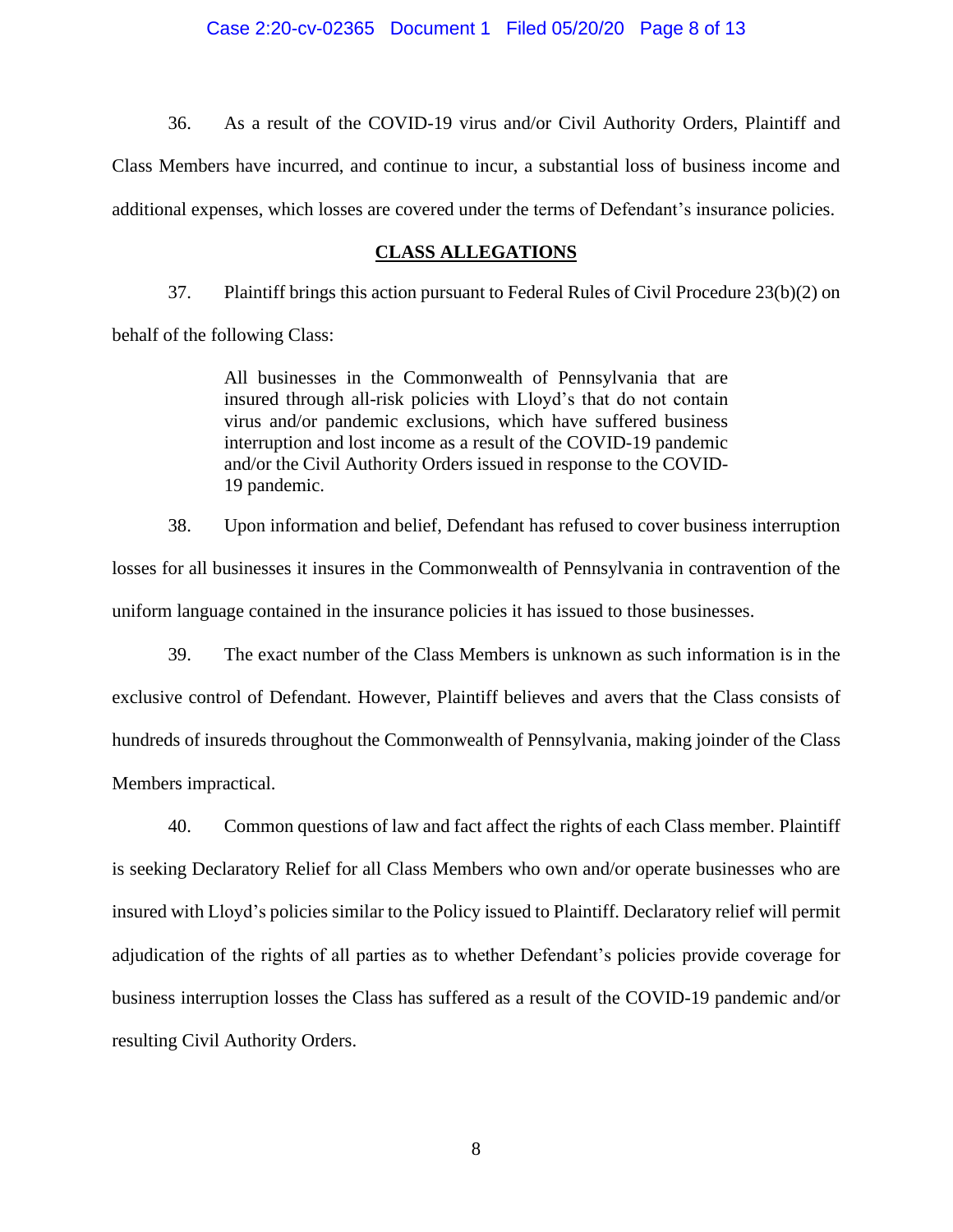## Case 2:20-cv-02365 Document 1 Filed 05/20/20 Page 9 of 13

- 41. Common questions of law and fact that affect the Class members include, but are not limited to:
	- a. Whether the COVID-19 pandemic constitutes a prohibition of access to the insured property of Plaintiff and Class Members;
	- b. Whether the Civil Authority Orders constitute a prohibition of access to the insured property of Plaintiff and Class Members;
	- c. Whether the prohibition of access as a result of the COVID-19 pandemic and related Civil Authority Orders has specifically prohibited access to the insured property of Plaintiff and Class Members as defined in the Policy;
	- d. Whether Defendant is legally obligated to pay for business interruption losses as a result of the COVID-19 pandemic and/or Civil Authority Orders issued in response to the COVID-19 pandemic;
	- e. Whether Plaintiff and Class Members have suffered direct physical loss and/or damage to insured property in accordance with the terms and conditions of Defendant's All-Risk business interruption insurance policies;
	- f. Whether Plaintiff and Class Members are excluded from coverage for losses they suffered due to the COVID-19 pandemic and/or resulting Civil Authority Orders based on Defendant's contention that the pandemic and/or resulting Civil Authority Orders did not cause direct physical loss of or damage to covered property of the insured businesses;
	- g. Whether Defendant is justified in denying Plaintiff and Class Members' claims.
	- 42. The claims and defenses of Plaintiff, as a representative plaintiff, are typical of the

claims and defenses of the Class because Defendant has expressly or by implication wrongfully

denied that its policies cover the claims of Plaintiff and the Class Members.

43. Plaintiff, as a representative plaintiff, will fairly and adequately assert and protect

the interests of the Class, as follows:

a. Plaintiff has retained attorneys who are experienced in prosecuting class actions and who will adequately represent the interests of the Class; and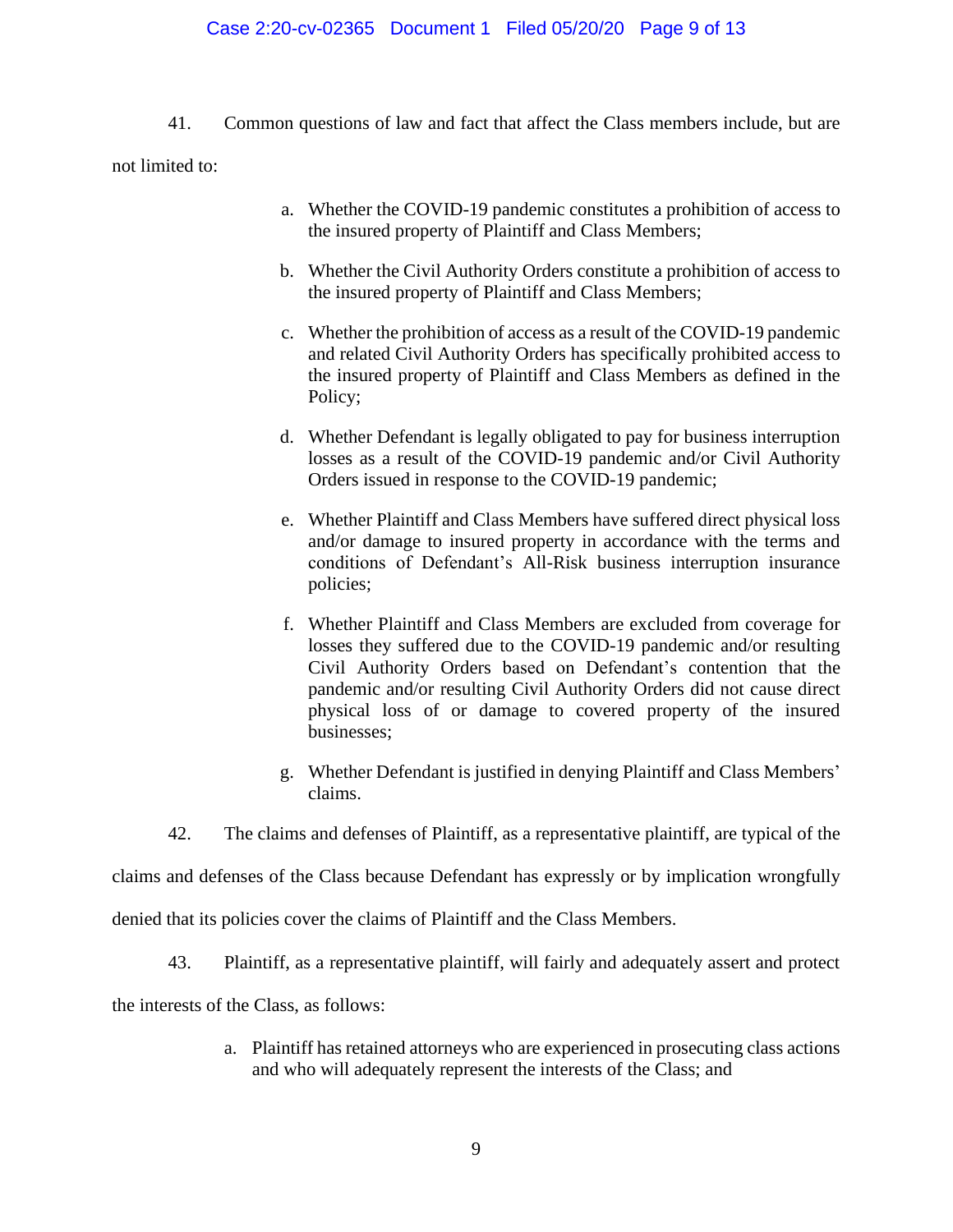- b. Plaintiff has no conflict of interest that will interfere with the maintenance of a class action.
- 44. A class action provides a fair and efficient method for adjudication of the

controversy for the following reasons:

- a. Prosecution of separate actions by individual Class Members would create a risk of inconsistent and varying results against Defendant when confronted with incompatible standards of conduct; and
- b. Adjudications with respect to individual Class Members could, as a practical matter, be dispositive of any interest of other members not parties to such adjudications and substantially impair their ability to protect their interests.
- 45. Defendant has taken steps to discourage the Class from submitting claims under

their policies and has been rejecting and zealously defending against similar claims and related litigation throughout the United States.

## **CAUSE OF ACTION**

## **DECLARATORY RELIEF**

46. Plaintiff re-alleges and incorporates by reference in this cause of action each and every allegation set forth in each and every paragraph of this Complaint.

47. The Declaratory Judgment Act, 28 U.S.C. § 2201(a), provides that in "a case of actual controversy within its jurisdiction . . . any court of the United States . . . may declare the rights and other legal relations of any interested party seeking such declaration, whether or not further relief is or could be sought." 28 U.S.C. § 2201(a).

48. An actual controversy has arisen between Plaintiff and the Defendant as to the rights, duties, responsibilities and obligations of the parties under the terms of the Policy in that Plaintiff contends and, on information and belief, the Defendant disputes and denies that:

> a. The COVID-19 pandemic constitutes a prohibition of access to Plaintiff's insured Property;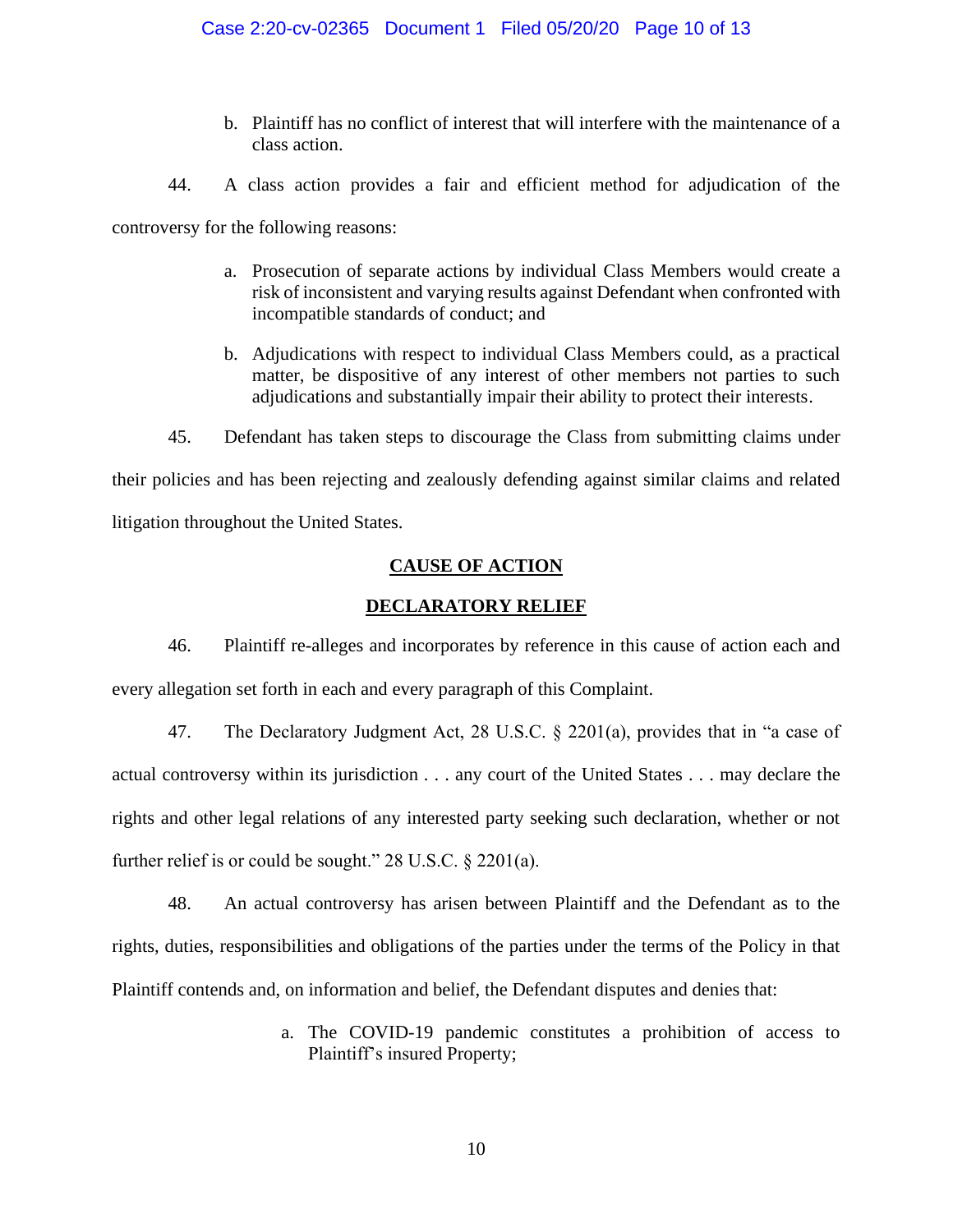- b. The Civil Authority Orders constitute a prohibition of access to Plaintiff's Insured Property;
- c. The prohibition of access by the COVID-19 pandemic and related Civil Authority Orders has specifically prohibited access as defined in the Policy;
- d. The Civil Authority Orders trigger coverage under the terms of the Policy;
- e. The Policy provides coverage to Plaintiff for any current and future civil authority closures of its businesses in Pennsylvania due to physical loss or damage directly or indirectly from the COVID-19 pandemic under the Civil Authority coverage parameters; and
- f. The Policy provides business income coverage in the event the COVID-19 pandemic directly or indirectly causes a physical loss of or damage to the insured premises or in the immediate area of the Insured Properties.

49. Resolution of the duties, responsibilities and obligations of the parties is necessary as no adequate remedy at law exists and a declaration of the Court is needed to resolve the dispute and controversy.

50. Plaintiff seeks a Declaratory Judgment to determine whether the COVID-19 pandemic and related Civil Authority Orders constitute a prohibition of access to Plaintiff's Insured Property as defined in the Policy

51. Plaintiff further seeks a Declaratory Judgment to affirm that the Civil Authority Orders trigger coverage.

52. Plaintiff further seeks a Declaratory Judgment to affirm that Defendant's Policies provide coverage to Plaintiff and the Class for any current and future business personal property losses, loss of business income, and extended special business income losses as a result of the COVID-19 pandemic and/or related Civil Authority orders affecting the operation of their businesses due to physical loss or damage caused by the COVID-19 pandemic.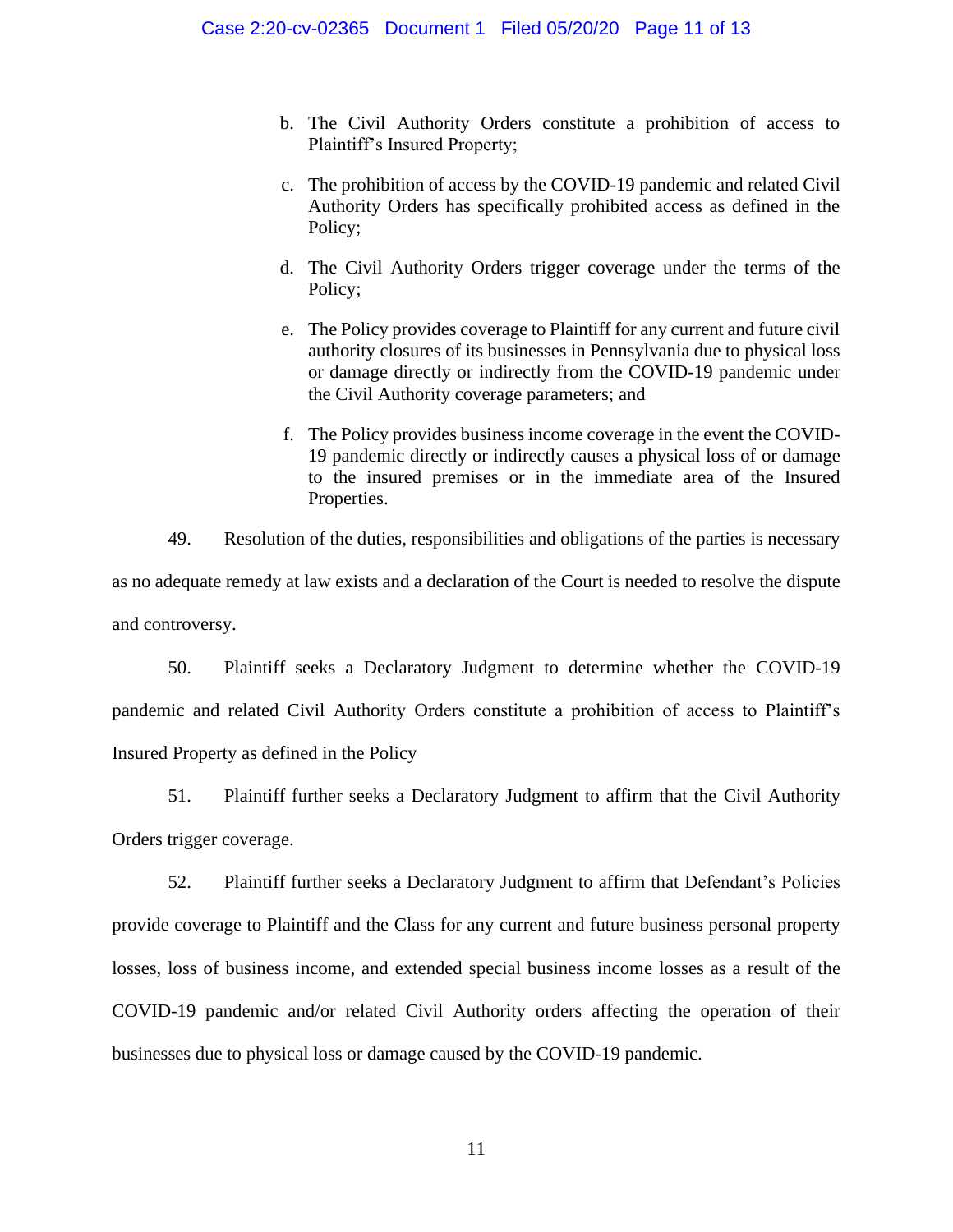## **PRAYER FOR RELIEF**

WHEREFORE, Plaintiff herein prays as follows for:

- a. a declaration that the Civil Authority Orders constitute an insured impairment to the operation of the insured business Properties of Plaintiff and the Class Members.
- b. the entry of an Order certifying the proposed Class under Rule 23(b)(2).
- c. direct notice to the Class under Rule 23.
- d. a declaration that the COVID-19 pandemic and/or related Civil Authority Orders constitute the type of restriction on business operations that is a covered cause of loss under the terms of the Policy.
- e. a declaration that the Civil Authority Orders trigger coverage under the Policy.
- f. a declaration that the COVID-19 pandemic triggers coverage under the Policy.
- g. a declaration that the Policy provides coverage to Plaintiff and the Class Members for any current, future and continued business interruption due to physical loss or damage directly or indirectly from the COVID-19 pandemic under the terms of the Policy.
- h. a declaration that the Policy provides business income coverage in the event that COVID-19 has directly or indirectly caused a loss or damage to the Insured Properties of Plaintiff and the Class Members or in the immediate area of the Insured Properties of Plaintiff and the Class Members.
- i. such other relief as the Court may deem proper.